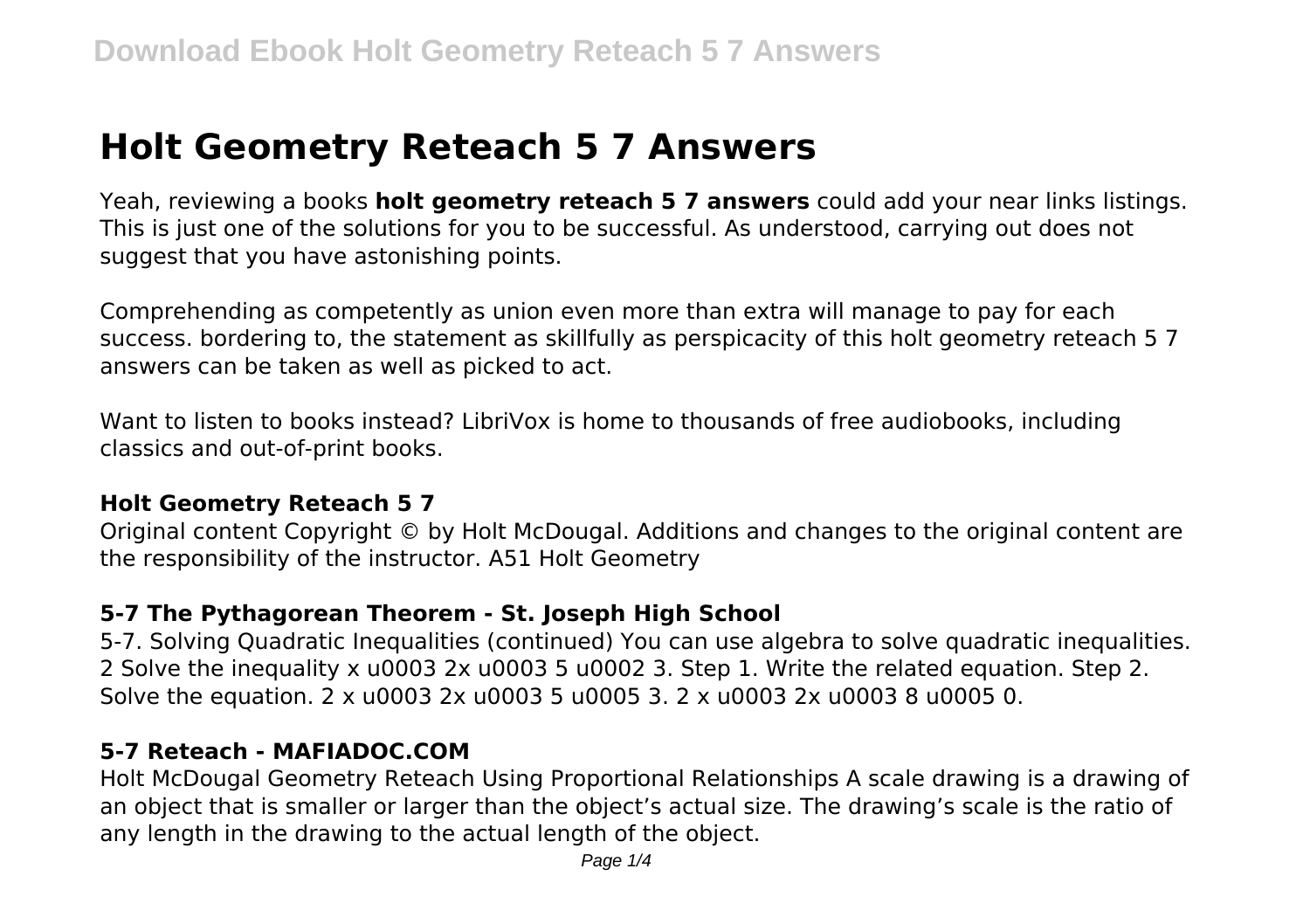### **Reteach - amphi.com**

3. 2.5 miles 140.7 mi 4.30,000 feet 212.1 mi 5. Rewrite the formula above so that you can input OS as a number of feet and find the distance to the horizon in miles. Hint: OH miles 7920 miles 1 mile 3 feet OS feet OH 1.5 OS Use your formula from Exercise 5 to find the distance to the horizon for each altitude.

## **Reteach 11-6 Segment Relationships in Circles**

Holt McDougal Geometry Reteach Pairs of Angles opposite rays ... Holt McDougal Geometry 6. 7. 7.5 < x < 22.5 8. back 1 2 2 somersault 1 2 2 twists 9. 68° 10.

# **Reteach - Amphitheater Public Schools**

Holt McDougal Geometry Reteach Measuring and Constructing Angles An angle is a figure made up of two rays, or sides, that have a common endpoint, called the vertex of the angle. ... Holt McDougal Geometry 6. 7.  $7.5 < x < 22.5$  8. back 1 2 2 somersault 1 2 2 twists 9. 68° 10.

## **Reteach - Amphitheater Public Schools**

Holt McDougal Geometry Reteach Triangle Similarity: AA, SSS, and SAS another triangle, then the Similarity Explain how you know the triangles are similar, and write a similarity statement. 1.

## **Reteach - Amphitheater Public Schools**

Holt McDougal Geometry Reteach Trigonometric Ratios continued You can use a calculator to find the value of trigonometric ratios. cos 38°  $\approx$  0.7880107536 or about 0.79 You can use trigonometric ratios to find side lengths of triangles. Find  $WY = 0$  adjacent leg cos hypotenuse

# **Reteach - Amphitheater Public Schools**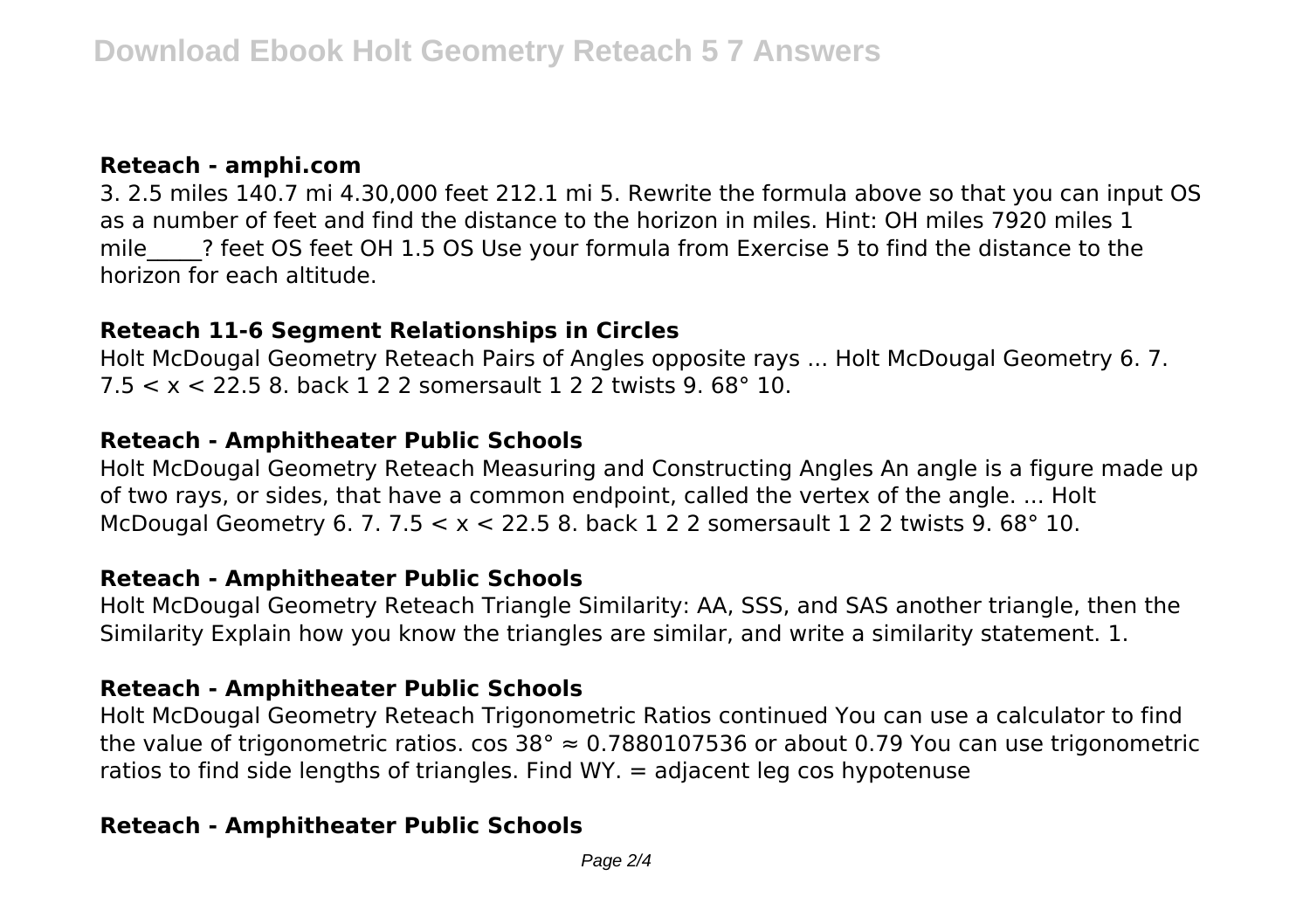Holt McDougal Geometry Reteach Circles in the Coordinate Plane continued You can use an equation to graph a circle by making a table or by identifying its center and radius.

#### **Name Date Class Reteach**

EF 7. m X 7. DF E 43° 10 cm 9 cm W Y X 7 6 8 7.0 cm 58 8. m R 9. AB S T R 21 mi 15 mi 95° B A C 11 km 16 km 28° 45 8.1 km 001-062\_Go08an\_CRF\_c08.indd 39 4/13/07 9:59:30 AM 40 Holt Geometry Challenge 8-5 Law of Sines and Law of Cosines A vertical stone pillar stands on a slope that makes a 22 angle with the horizontal.

#### **Reading Strategies 8-5 Use a Concept Map - WHS Geometry**

Holt McDougal Geometry Reteach Sector Area and Arc Length continued Find the arc length of JK. 2 360 m Lr ...

#### **Reteach - Amphitheater Public Schools**

Holt McDougal Geometry Reteach Similarity and Transformations continued A transformation that produces a similar figure is a similarity transformation. Similarity Transformation Similar Figures Similarity Transformation Determine whether the polygons with the given vertices are similar. 3.  $E(-4, 2 ...$ 

## **Reteach - Amphitheater Public Schools**

5-6 Holt Geometry Reteach Perpendicular and Angle Bisectors The Converse of the Perpendicular Bisector Theorem is also true. If a point is equidistant from the endpoints of a segment, then it is on the perpendicular bisector of the segment.

# **5-1 Perpendicular and Angle Bisectors - Geometry**

Holt McDougal Geometry Reteach Applying Properties of Similar Triangles lengths are proportional